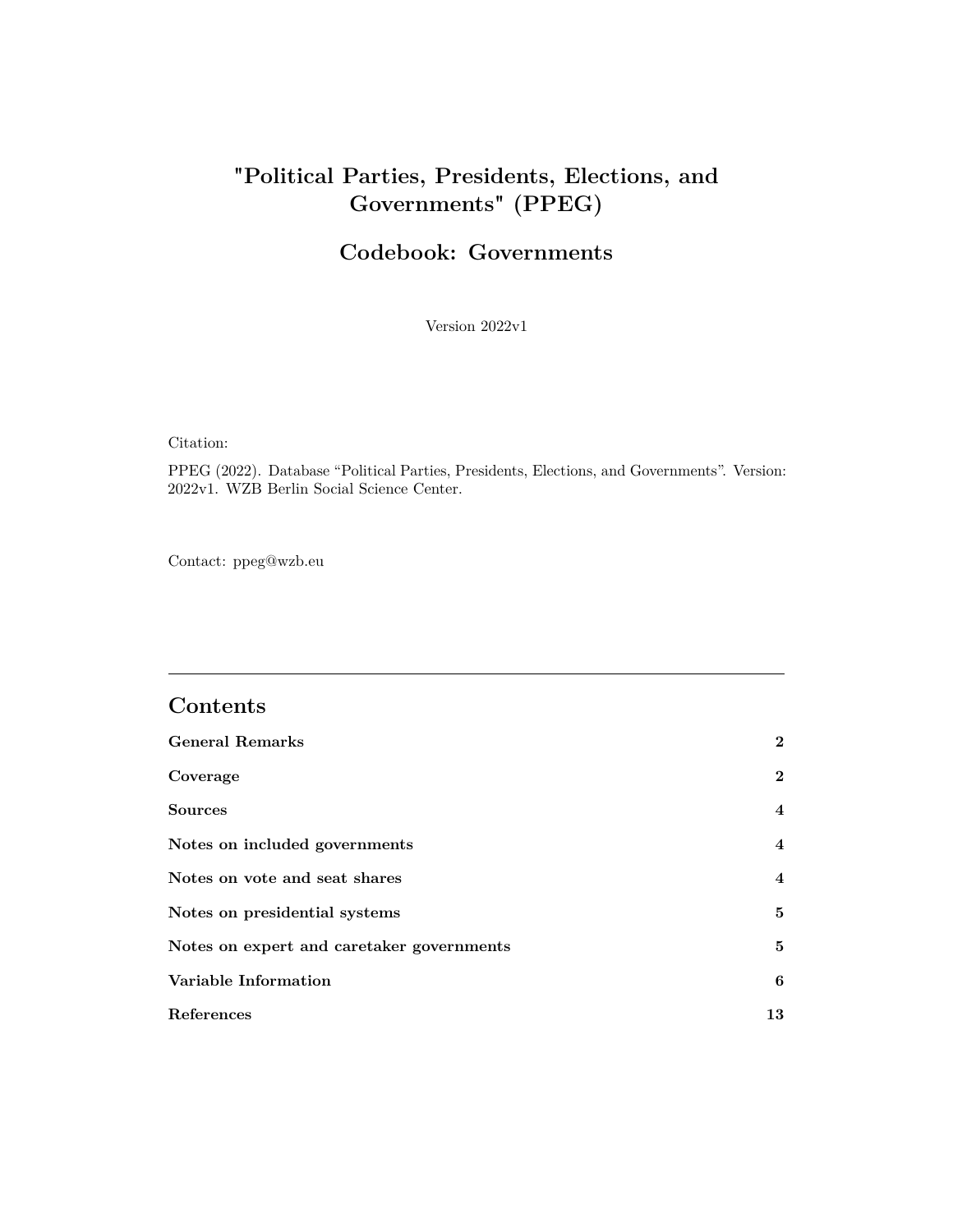### <span id="page-1-0"></span>**General Remarks**

The database *Political Parties, Presidents, Elections, and Governments (PPEG)* combines data on election results and governments in 72 democracies in Africa, the Americas, Asia, Australia, and Europe. The current version covers the period between 1942 and 2021 and contains information on 3030 political parties, 1011 parliamentary elections, 338 presidential elections, and 1881 governments.

The data is separated in four different files:

- data on parliamentary elections to the national lower chambers
- data on presidential elections
- data on national governments
- combined data on national governments and corresponding parliamentary elections

You can download each of these datasets on [https://www.ppeg.wzb.eu.](https://www.ppeg.wzb.eu)

The Government Data includes information on prime ministers, cabinets, cabinet parties, and their seat shares in the national lower house. In addition, the data documents the distribution of ministerial posts across cabinet parties, the type of government, and reasons for termination for the single cabinets.

In case of questions or comments, please contact [ppeg@wzb.eu.](ppeg@wzb.eu)

| Country        | Time      | Political<br>Parties | Cabinets | Unique<br>Observations |
|----------------|-----------|----------------------|----------|------------------------|
| Albania        | 1991-2021 | 13                   | 19       | 76                     |
| Armenia        | 1995-2021 | 10                   | 20       | 66                     |
| Australia      | 1945-2019 | 6                    | 40       | 76                     |
| Austria        | 1945-2021 | 6                    | 36       | 81                     |
| Azerbaijan     | 1995-2020 | 1                    | 14       | 21                     |
| Barbados       | 1986-2018 | $\overline{2}$       | 11       | 11                     |
| Belgium        | 1946-2020 | 18                   | 49       | 182                    |
| Bolivia        | 1989-2020 | 11                   | 15       | 48                     |
| Brazil         | 1990-2019 | 24                   | 18       | 150                    |
| Bulgaria       | 1990-2021 | 20                   | 21       | 53                     |
| Canada         | 1945-2021 | 3                    | 30       | 30                     |
| Chile          | 1990-2018 | 13                   | 9        | 48                     |
| Colombia       | 1990-2018 | 9                    | 10       | 31                     |
| Costa Rica     | 1990-2020 | 4                    | 9        | 16                     |
| Croatia        | 1990-2020 | 19                   | 16       | 65                     |
| Cyprus         | 1976-2021 | 7                    | 25       | 67                     |
| Czech Republic | 1990-2021 | 17                   | 22       | 69                     |

#### <span id="page-1-1"></span>**Coverage**

Continued on next page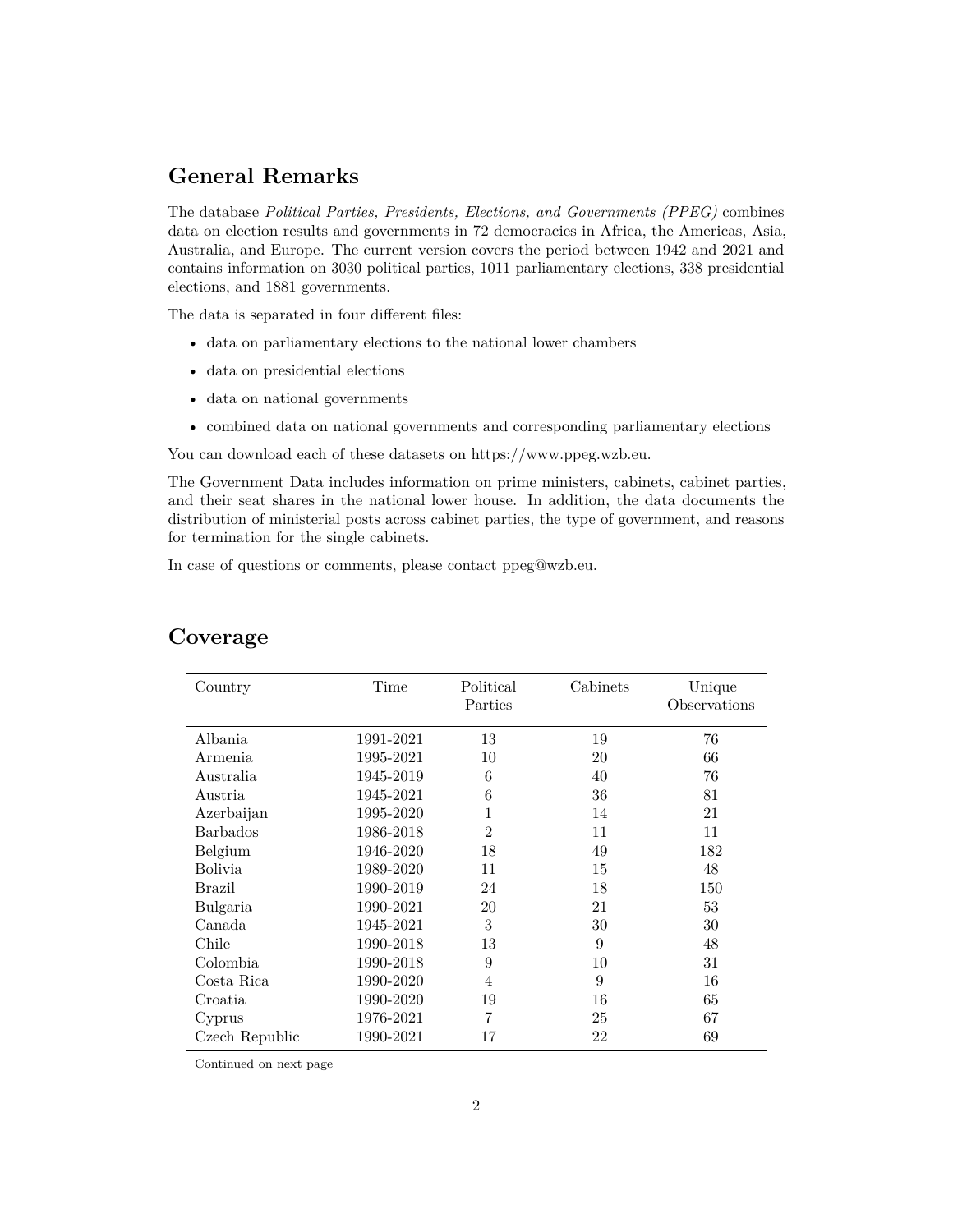| Country            | Time      | Political        | Cabinets         | Unique         |
|--------------------|-----------|------------------|------------------|----------------|
|                    |           | Parties          |                  | Observations   |
| Denmark            | 1945-2019 | 12               | 40               | 105            |
| Dominican Republic | 1990-2020 | 7                | 10               | 13             |
| El Salvador        | 1989-2021 | $\boldsymbol{9}$ | 17               | 25             |
| Estonia            | 1992-2021 | 10               | 18               | 43             |
| Finland            | 1945-2019 | 13               | $58\,$           | 244            |
| France             | 1945-2020 | 26               | 72               | 284            |
| Georgia            | 1992-2021 | 8                | $23\,$           | 32             |
| Germany            | 1949-2021 | 6                | $32\,$           | 67             |
| Greece             | 1974-2019 | 8                | $25\,$           | 47             |
| Guatemala          | 1986-2020 | 11               | 12               | $20\,$         |
| Honduras           | 1982-2022 | $\,6$            | 12               | 15             |
| Hungary            | 1990-2018 | 7                | 12               | 33             |
| Iceland            | 1944-2021 | 10               | 35               | 83             |
| India              | 1952-2019 | 23               | 34               | 92             |
| Ireland            | 1944-2020 | $8\,$            | 30               | 55             |
| Israel             | 1949-2021 | 63               | 74               | 413            |
| Italy              | 1946-2021 | 38               | 72               | 282            |
| Jamaica            | 1989-2020 | $\overline{2}$   | 11               | 11             |
| Japan              | 1946-2021 | 19               | 62               | 127            |
| Latvia             | 1993-2021 | 25               | $26\,$           | 111            |
| Lithuania          | 1992-2020 | 19               | $20\,$           | 68             |
| Luxembourg         | 1945-2018 | 5                | $22\,$           | 48             |
| Malta              | 1947-2020 | 3                | 21               | 23             |
| Mauritius          | 1987-2019 | 9                | 17               | 54             |
| Mexico             | 1946-2021 | 5                | $26\,$           | 34             |
| Moldova            | 1994-2021 | 14               | $26\,$           | 60             |
| Montenegro         | 2006-2020 | 9                | $\overline{7}$   | $25\,$         |
| Netherlands        | 1946-2022 | 12               | 34               | 110            |
| New Zealand        | 1943-2020 | $\boldsymbol{9}$ | $35\,$           | 53             |
| Nicaragua          | 1990-2022 | $\overline{4}$   | $\overline{7}$   | $\overline{7}$ |
| North Macedonia    | 1994-2022 | 22               | 15               | 81             |
| Norway             | 1945-2021 | 7                | $36\,$           | 73             |
| Panama             | 1994-2019 | $8\,$            | $\,6$            | 16             |
| Paraguay           | 1989-2018 | $\overline{4}$   | $\boldsymbol{9}$ | 12             |
| Peru               | 1980-2022 | 23               | 50               | 101            |
| Poland             | 1991-2021 | $25\,$           | 27               | 108            |
| Portugal           | 1976-2019 | 7                | $26\,$           | 61             |
| Romania            | 1990-2021 | $21\,$           | $34\,$           | 119            |
| Russia             | 1994-2021 | $\,9$            | $19\,$           | $49\,$         |
| Serbia             | 1991-2020 | $24\,$           | $15\,$           | $72\,$         |
| Slovakia           | 1990-2021 | $\,23$           | $20\,$           | $74\,$         |
| Slovenia           | 1990-2021 | 21               | $20\,$           | 88             |
| South Africa       | 1994-2019 | 8                | $10\,$           | $24\,$         |
| South Korea        | 1988-2021 | $\overline{7}$   | 33               | 44             |

Continued on next page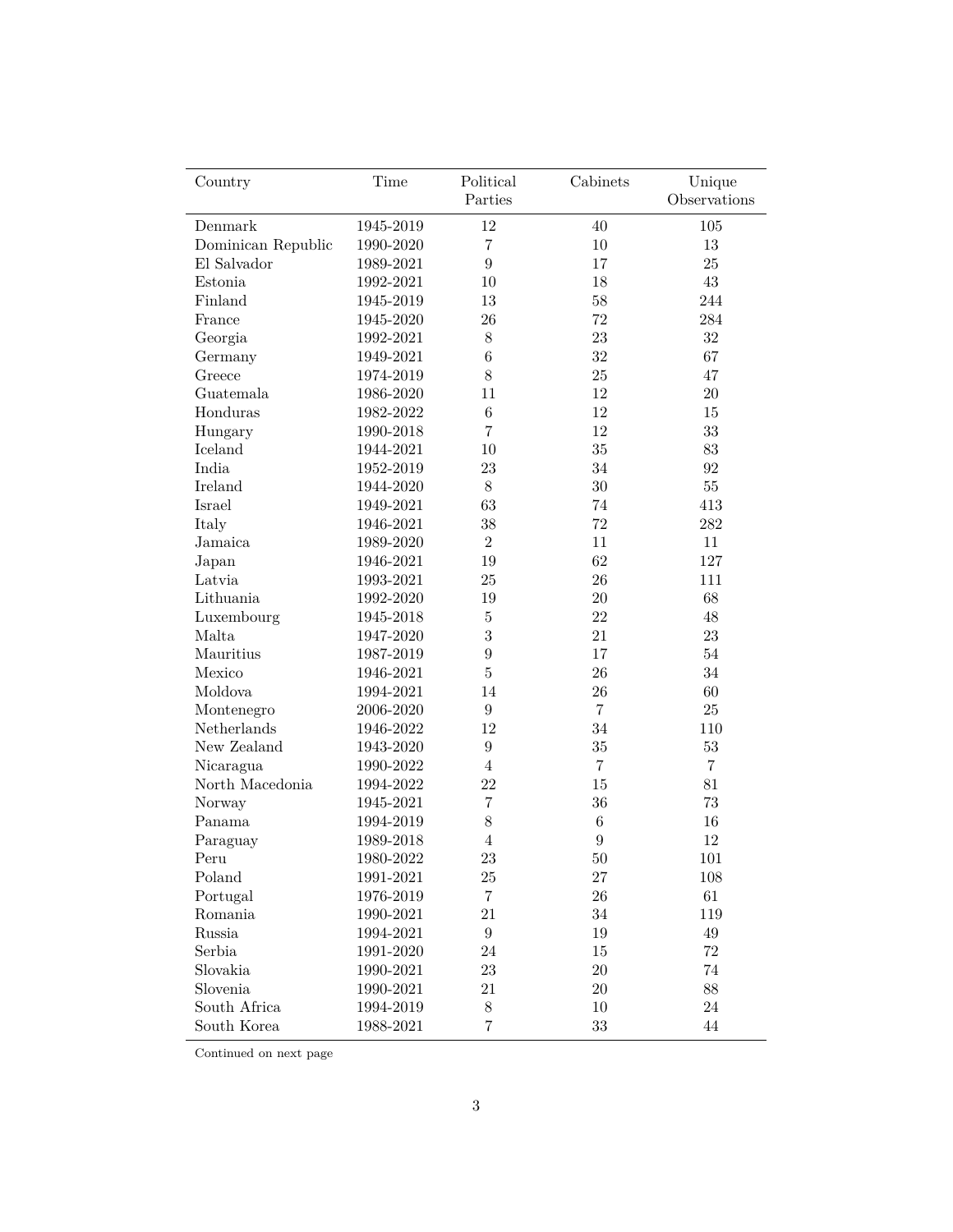| Country             | Time      | Political<br>Parties | Cabinets | Unique<br>Observations |
|---------------------|-----------|----------------------|----------|------------------------|
| Spain               | 1977-2020 | 10                   | 17       | 31                     |
| Sweden              | 1945-2021 | 7                    | 34       | 71                     |
| Switzerland         | 1944-2021 |                      | 78       | 311                    |
| The Bahamas         | 1987-2021 | $\overline{2}$       | 8        | 8                      |
| Trinidad and Tobago | 1986-2020 | 4                    | 10       | 11                     |
| Turkey              | 1950-2018 | 17                   | 44       | 93                     |
| Ukraine             | 1994-2021 | 23                   | 27       | 72                     |
| United Kingdom      | 1945-2019 | 4                    | 29       | 32                     |
| Uruguay             | 1990-2020 | 6                    |          | 15                     |
| USA                 | 1949-2021 | $\mathfrak{D}$       | 39       | 42                     |
| Venezuela           | 1989-2019 | 6                    | 14       | 17                     |

#### <span id="page-3-0"></span>**Sources**

Government data and cabinet compositions were collected from Keesing's Record of World Events, [Blondel and Müller-Rommel](#page-12-0) [\(2001\)](#page-12-0) and [Woldendorp, Keman and Budge](#page-12-1) [\(2000\)](#page-12-1).

After 2017, different additional sources were considered. These include government homepages, the European Journal of Political Research (Political Data Yearbook), and Wikipedia.

## <span id="page-3-1"></span>**Notes on included governments**

A government is defined as any administration that is formed after an election and continues in the absence of:

- a change of Prime Minister; or
- a change in the party composition of the cabinet; or
- resignation in an inter-election period followed by re-formation of the government with the same Prime Minister and party composition; or
- an election to the national lower chamber on a different date than the presidential election in presidential systems.

This definition is based on [Woldendorp, Keman and Budge](#page-12-1) [\(2000,](#page-12-1) 10).

### <span id="page-3-2"></span>**Notes on vote and seat shares**

If necessary, single government parties were aggregated as electoral alliances in order to facilitate an optimal match with the corresponding parliamentary election results. Due to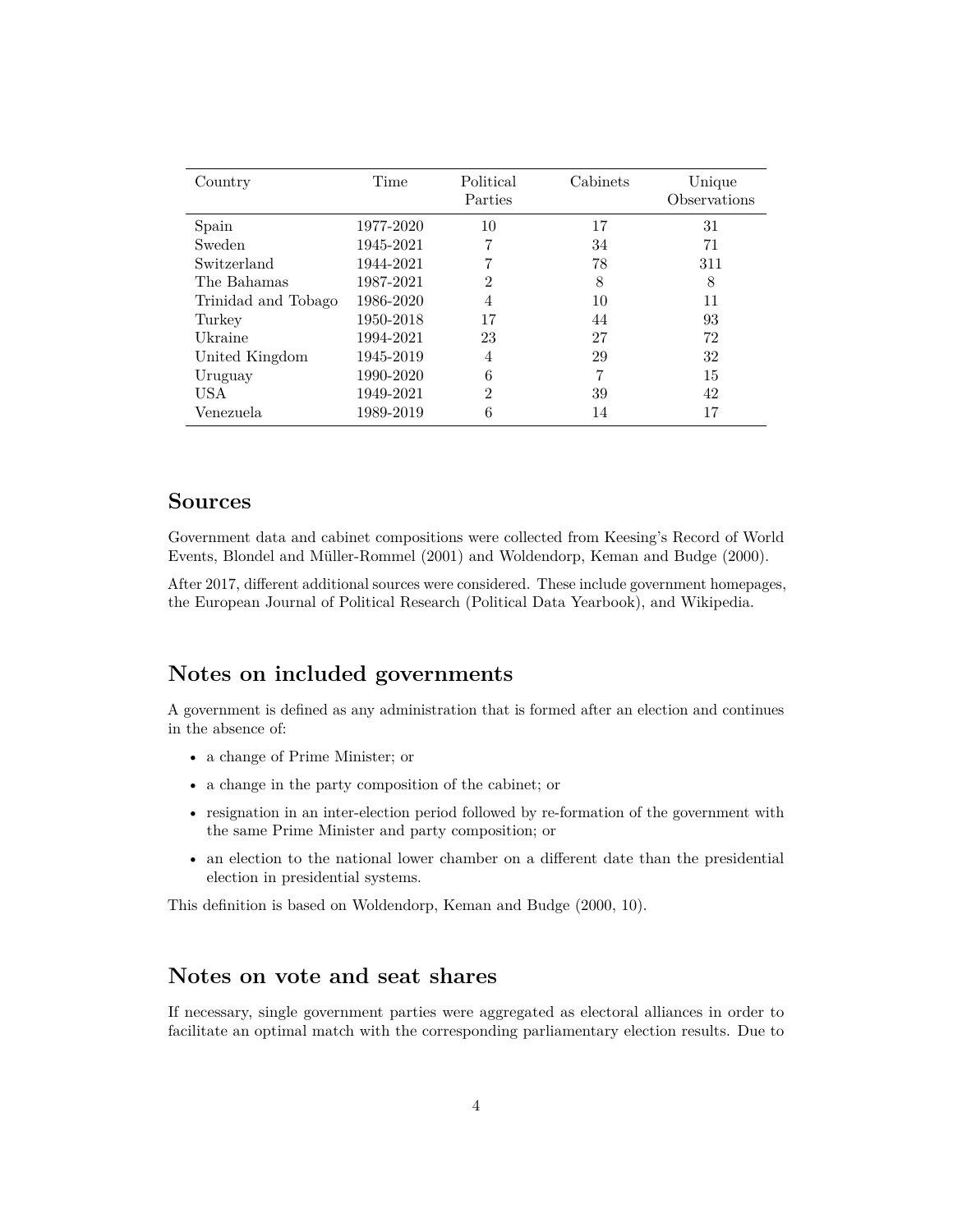this, an electoral alliance can be a government party and a supporting party at the same time.

See the Codebook "Parliamentary Data" for detailed information on the collection and calculation of political parties' vote and seat shares in the corresponding lower house elections.

#### <span id="page-4-0"></span>**Notes on presidential systems**

In presidential systems (e.g. Mexico, Peru, or South Korea) and semi-presidential systems with strong presidents (e.g., Russia or Georgia), the data does not document the total number of ministers, the distribution of ministerial posts, the number of government parties, or the government seat share in the national parliament. Here, the type of government is automatically set to "Presidential Cabinet" (see variable *[tog](#page-6-0)*). Exceptions are Bolivia, Brazil, Chile, and the United States. For these countries, all variables are given.

#### <span id="page-4-1"></span>**Notes on expert and caretaker governments**

In the case of expert and caretaker governments (see variable *[tog](#page-6-0)*), the data does not document the distribution of ministerial posts or the government seat share in the national parliament.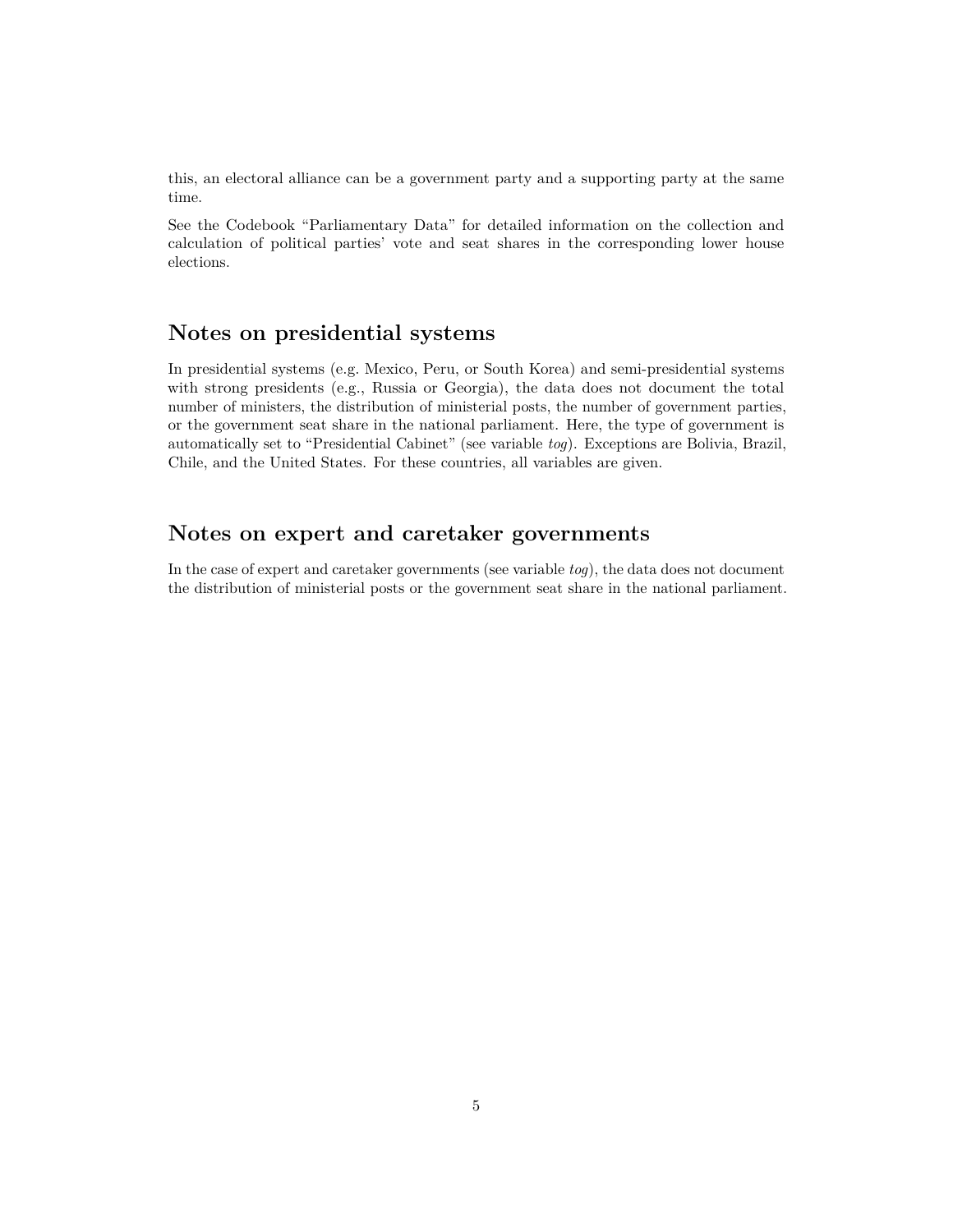# <span id="page-5-0"></span>**Variable Information**

<span id="page-5-2"></span><span id="page-5-1"></span>

| iso3c    | ISO 3166-1 alpha-3 codes                                                                                                                                                                                                                                                                                              |
|----------|-----------------------------------------------------------------------------------------------------------------------------------------------------------------------------------------------------------------------------------------------------------------------------------------------------------------------|
|          | Three-letter country codes defined in ISO 3166-1.                                                                                                                                                                                                                                                                     |
| iso2c    | $ISO\ 3166\hbox{-}1\ alpha\hbox{-}2\ code$                                                                                                                                                                                                                                                                            |
|          | Two-letter country codes defined in ISO 3166-1.                                                                                                                                                                                                                                                                       |
| cname_en | Country name (English)                                                                                                                                                                                                                                                                                                |
| edate    | Date of national lower house election                                                                                                                                                                                                                                                                                 |
|          | If the election lasted for several days, the last date was coded.<br>By-elections for single seats or districts are unconsidered.                                                                                                                                                                                     |
| idate    | Date of inauguration of the Prime Minister/head of state                                                                                                                                                                                                                                                              |
|          | The inauguration was coded as the date                                                                                                                                                                                                                                                                                |
|          | • the Prime Minister and the Government Programme was<br>confirmed in a formal vote of confidence; or                                                                                                                                                                                                                 |
|          | • on which the Prime Minister was sworn in by the $King/Queen;$<br><sub>or</sub>                                                                                                                                                                                                                                      |
|          | • on which the Prime Minister was appointed by the President<br>of the Republic; or                                                                                                                                                                                                                                   |
|          | $\bullet~$ on which the Ministers were sworn in.                                                                                                                                                                                                                                                                      |
|          | If the swearing-in of the Prime Minister and the approval of the Gov-<br>ernment Programme took place on two different days, the swearing-in<br>was considered to be the date of inauguration. If only the approval<br>date of the Government Programme is known, this date was taken<br>as the date of inauguration. |
|          |                                                                                                                                                                                                                                                                                                                       |

**pm** *Name of Prime Minister (Surname, First Name)*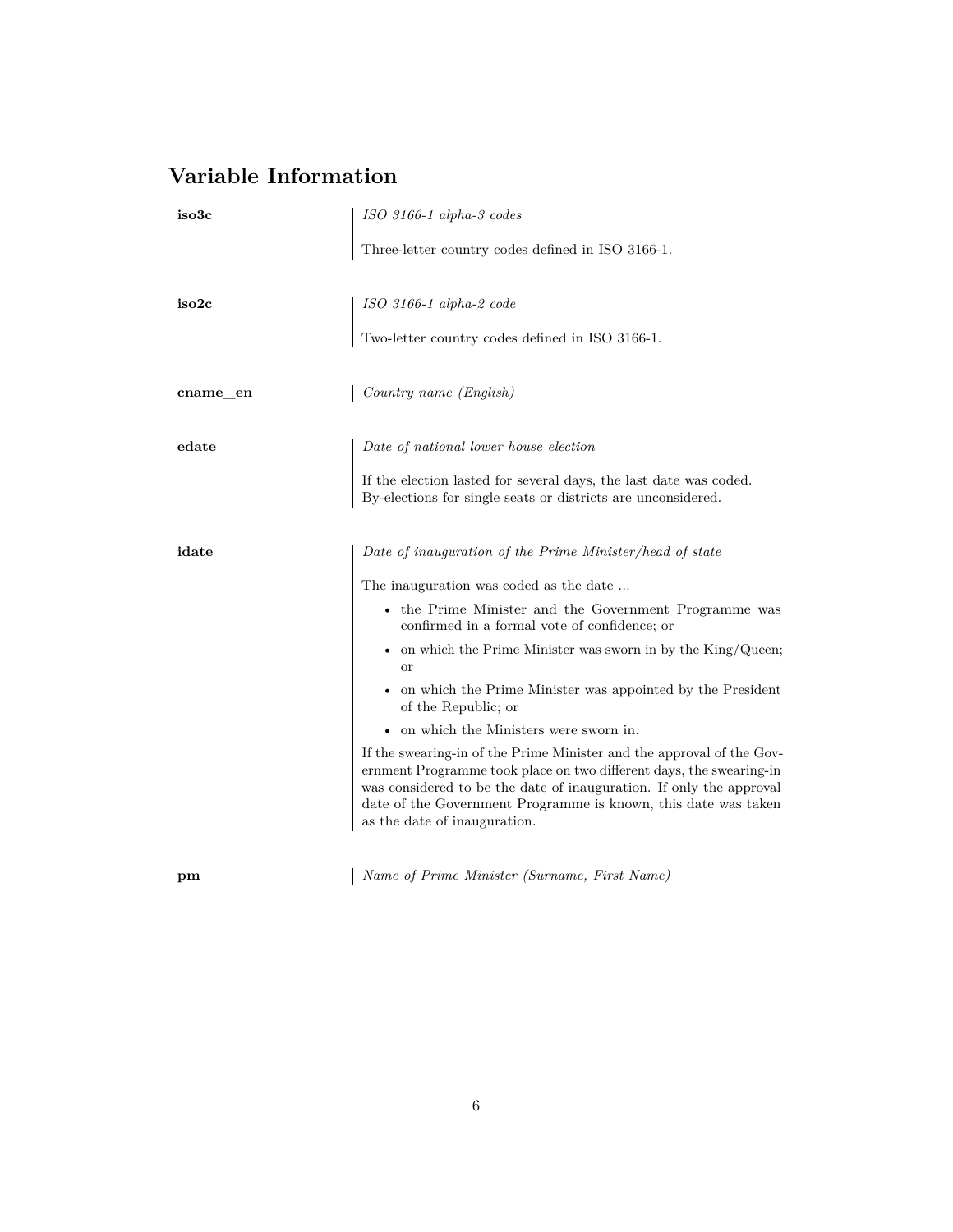|  | Type of government |
|--|--------------------|
|  |                    |

Coding:

SPMa: Single Party Majority MWC: Minimum Winning Coalition OC: Oversized Coalition SPMi: Single Party Minority MPMi: Multi Party Minority EC: Expert or Caretaker Government Pres: Presidential Cabinet Other: Other

**rft** *Reason for termination of government*

Coding:

ElecParl: Election of parliament ResPM: Resignation of PM ResPMHealth: Resignation of PM due to ill health/death Diss: Dissension LoPS: Lack of parliamentary support IoHS: Intervention of head of state ElecPres: Election of president Other: Other Notappl: Not applicable

The code *Notappl* was used for governments that were still in office at the time of the data release.

<span id="page-6-1"></span>

#### **party\_id** *Alphanumeric party code*

Code consists of the iso2c country code and the databasespecific party code (see coding below). E.g., the code FR9 denotes the French Communist Party (PCF).

#### Coding:

1-599: Political parties 600-799: Electoral pacts and electoral pacts that transformed into political parties 800-879: Regional/Local electoral pacts 880-989: Other parties that are part of an electoral pact 993: Special coding, e.g. "Initiative Committee" 994: Spoilt votes 995: Against all candidates 996: Minorities 997: Others/Independent candidates 998: Independent/Non-partisan candidates 998.5: Independent candidates in the cabinet 999: Other parties

999.5: Members of "other parties" in the cabinet

<span id="page-6-0"></span>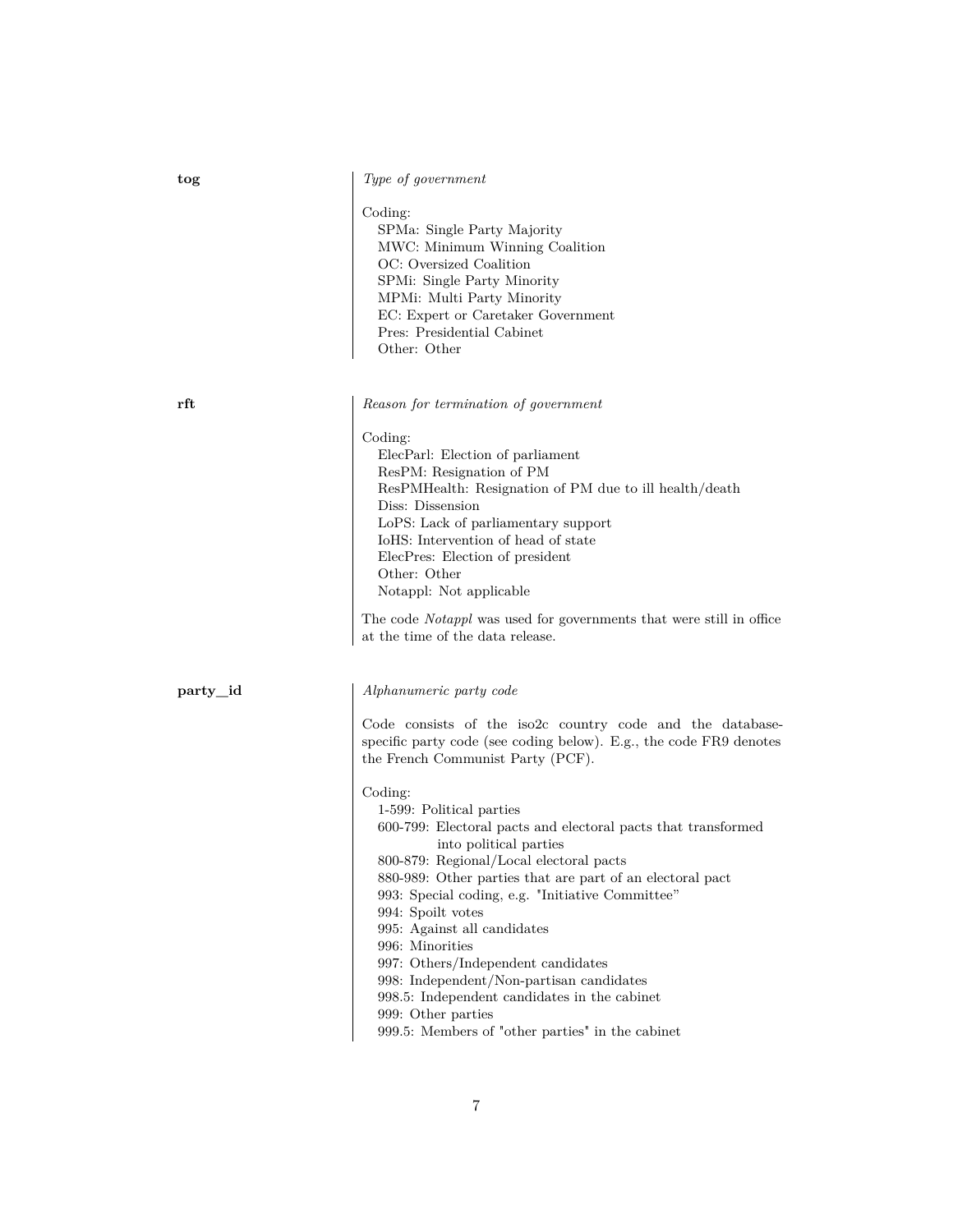<span id="page-7-0"></span>

| $_{\rm{cmp}}$ | Manifesto Project party code                                                                                                                                                                                                                                                                                                                                          |
|---------------|-----------------------------------------------------------------------------------------------------------------------------------------------------------------------------------------------------------------------------------------------------------------------------------------------------------------------------------------------------------------------|
|               | See https://manifesto-project.wzb.eu.                                                                                                                                                                                                                                                                                                                                 |
|               | Use the variables $cname\_en$ , edate, and $cmp$ to join this data with<br>the Manifesto Project data.                                                                                                                                                                                                                                                                |
| $cmp\_parfam$ | Manifesto Project party family coding                                                                                                                                                                                                                                                                                                                                 |
|               | See https://manifesto-project.wzb.eu.                                                                                                                                                                                                                                                                                                                                 |
|               | Coding:<br>10: Ecological party<br>20: Socialist party<br>30: Social democratic party<br>40: Liberal party<br>50: Christian democratic party<br>60: Conservative party<br>70: Nationalist party<br>80: Agrarian party<br>90: Ethnic and regional party<br>95: Special issue party<br>98: Electoral Alliances without a dominant party<br>999/NA: Missing information. |
| pinitials     | Party name abbreviation                                                                                                                                                                                                                                                                                                                                               |
| pname_en      | English translation of party name                                                                                                                                                                                                                                                                                                                                     |
| pname_or      | Original party name                                                                                                                                                                                                                                                                                                                                                   |
| pm_party      | Party of Prime Minister                                                                                                                                                                                                                                                                                                                                               |
|               | Binary variable indicating whether the respective party is<br>the party of the head of state.                                                                                                                                                                                                                                                                         |
| gov_party     | Government party                                                                                                                                                                                                                                                                                                                                                      |
|               | Binary variable indicating whether the respective party is a<br>government party.                                                                                                                                                                                                                                                                                     |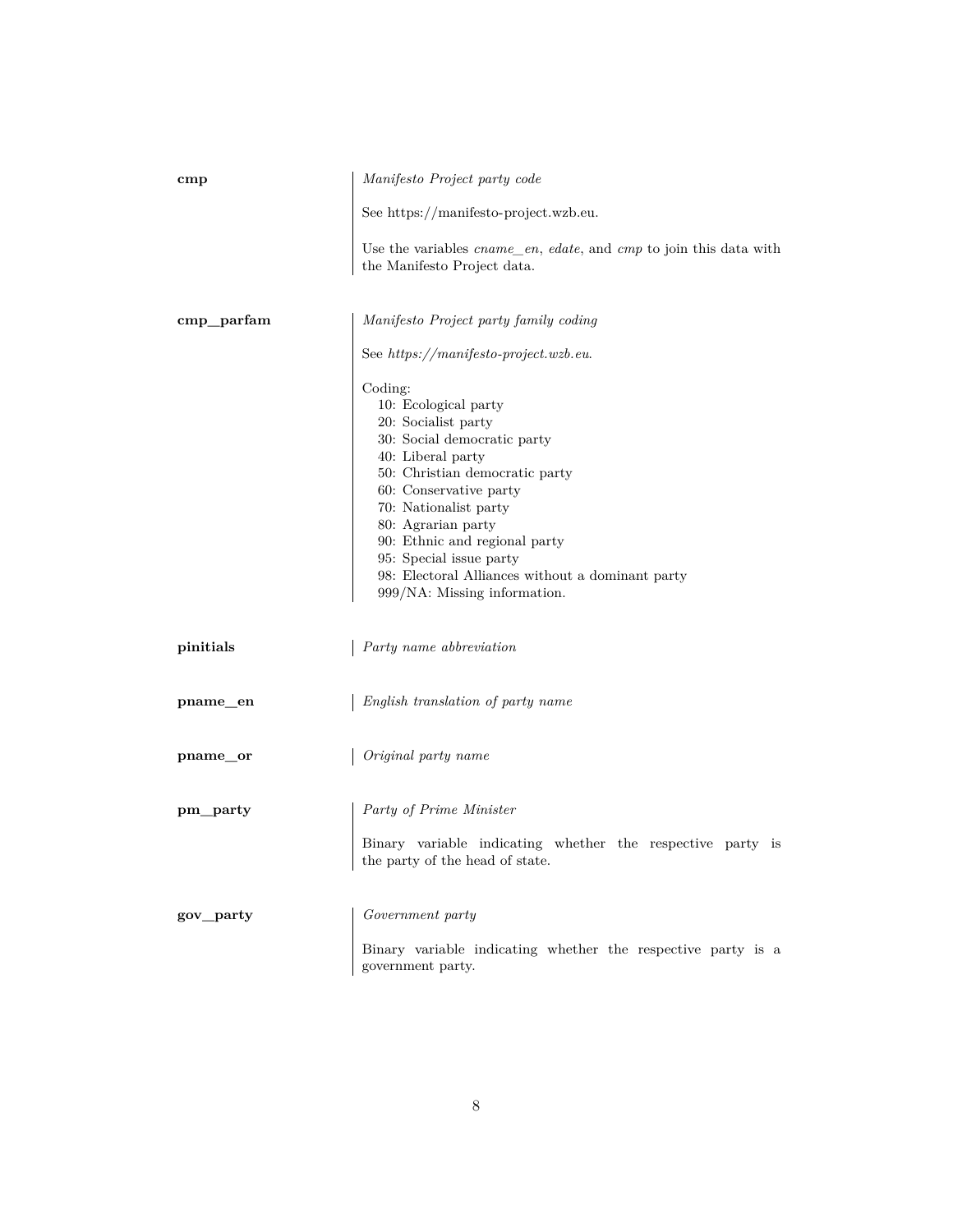| support_party | Supporting party                                                                                                                                                                                                                                                                                                                                                                        |
|---------------|-----------------------------------------------------------------------------------------------------------------------------------------------------------------------------------------------------------------------------------------------------------------------------------------------------------------------------------------------------------------------------------------|
|               | Binary variable indicating whether the respective party is a<br>supporting party that has not officially signed a coalition agreement.                                                                                                                                                                                                                                                  |
|               | The coding of supporting parties is based on formal support agree-<br>ments if mentioned in the sources. This information is probably<br>incomplete in some countries.                                                                                                                                                                                                                  |
| nmin          | Total of number of ministers per government                                                                                                                                                                                                                                                                                                                                             |
|               | A minister is defined here as a person who acts as the head<br>of a ministry. In principle, all cases are coded as ministerial posts<br>that refer in some way to the fact that the person heads a ministry.<br>If formulations such as "to act as minister of" were used in the<br>sources, it was also assumed that this is a ministerial function in<br>the sense of the definition. |
|               | Our priority lies with identifying the number of ministerial posts<br>for governments immediately after elections to the national lower<br>chambers took place. The data quality of all other cabinets varies<br>across countries and needs to be inspected individually by the user.                                                                                                   |
| nminpp        | Number of ministers per party                                                                                                                                                                                                                                                                                                                                                           |
|               | This variable is always set to missing for Expert or Caretaker Gov-<br>ernments ( $tog = EC$ ) and Presidential Cabinets ( $tog = Pres$ ).                                                                                                                                                                                                                                              |
|               | Our priority lies with identifying the distribution of ministerial posts<br>for governments immediately after elections to the national lower<br>chambers took place. The data quality of all other cabinets varies<br>across countries and needs to be inspected individually by the user.                                                                                             |
|               | If, in the case of single-party governments ( $tog =$ SPMa or $tog =$<br>SPMi), the total number of ministers was documented in the source<br>but the exact party affiliation of the ministers was missing, all posts<br>were assigned to the party of the prime minister.                                                                                                              |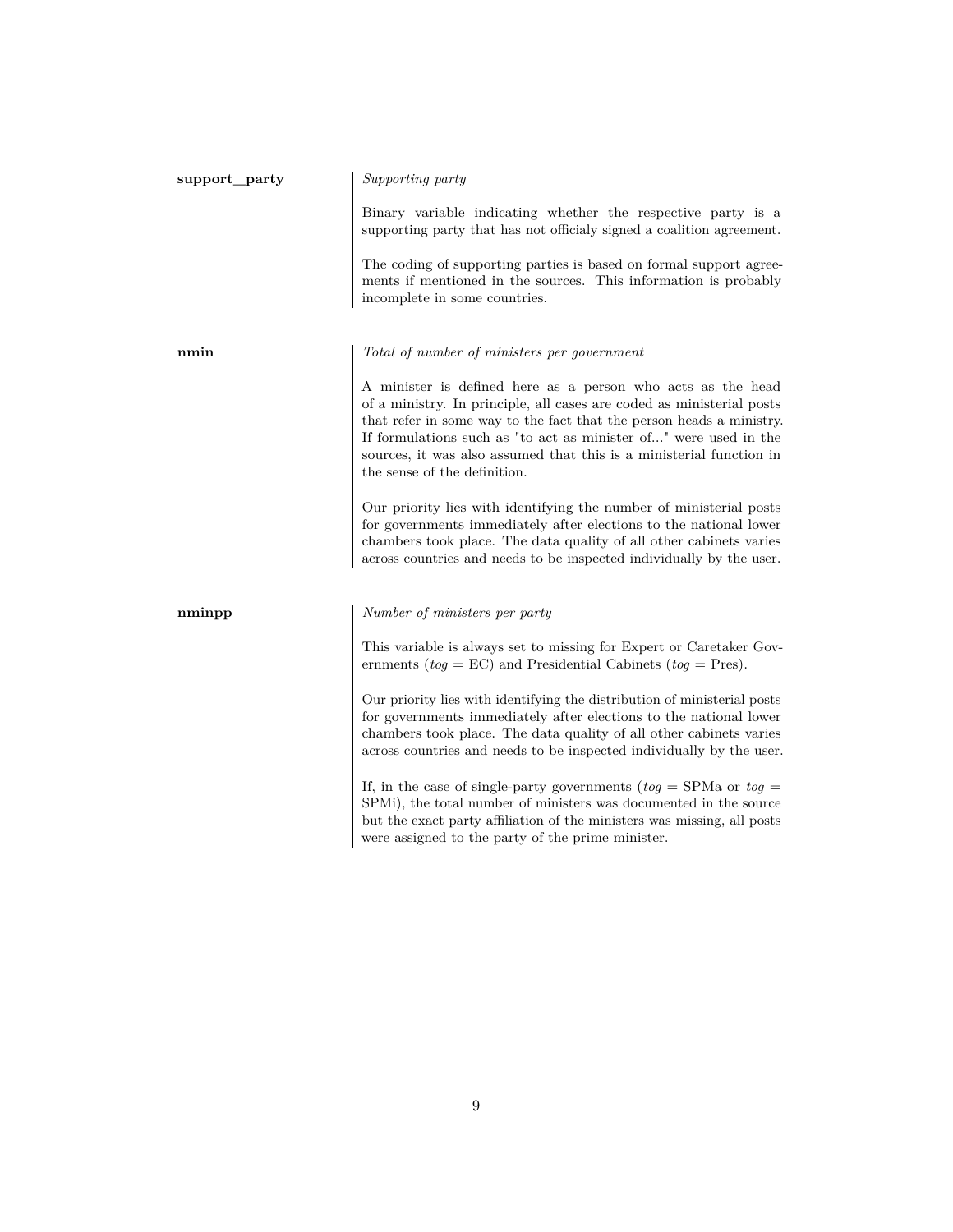**v\_share\_wgt** *Weighted share of votes gained by each party in the national lower chamber*

> Weighted share of votes gained by each party calculated as follows:

> > v\_share ∗ prop + v\_share\_2ndtier ∗ maj,

where *v share* is the vote share gained by proportional vote and *v*\_*share*\_2*ndtier* is the vote share gained by majority vote. *prop* and *maj* denote the corresponding weights defined as the sizes of the corresponding tiers in relation to the absolute number of seats in the national lower house.

> $prop = \text{seats}/\text{total}$  seats  $maj = seats$  2ndtier/total seats

Always set to missing for independent ministers and those who are members of "other parties" (*[party\\_id](#page-6-1)*: 998.5 and 999.5).

See the Codebook "Parliamentary Data" for detailed information on the collection and calculation of political parties' vote and seat shares in the corresponding lower house elections.

**estimate** *Estimated election results*

Binary variable indicating whether the number of votes gained by the respective party and the corresponding vote share has been estimated based on the votes gained by an electoral alliance.

Calculated if political parties have been part of an electoral alliance and the seat share of the single parties were known, but not their vote shares. In this case, the vote shares were estimated as follows:

 $(\text{seat}\ \ p/\text{seat}\ \ a) * \text{vote}\ \ a,$ 

where seat\_*p* denotes the seats won by the party in question, seat\_*a* the seats won by the corresponding electoral alliance, and vote\_*a* the votes won by the electoral alliance.

In some cases, two or more political parties presented joint lists in single districts (e.g., Belgium 1946-58 or Norway 1949-1981). Here, the votes of the joint lists were distributed to the individual parties according to their total vote share in the respective election.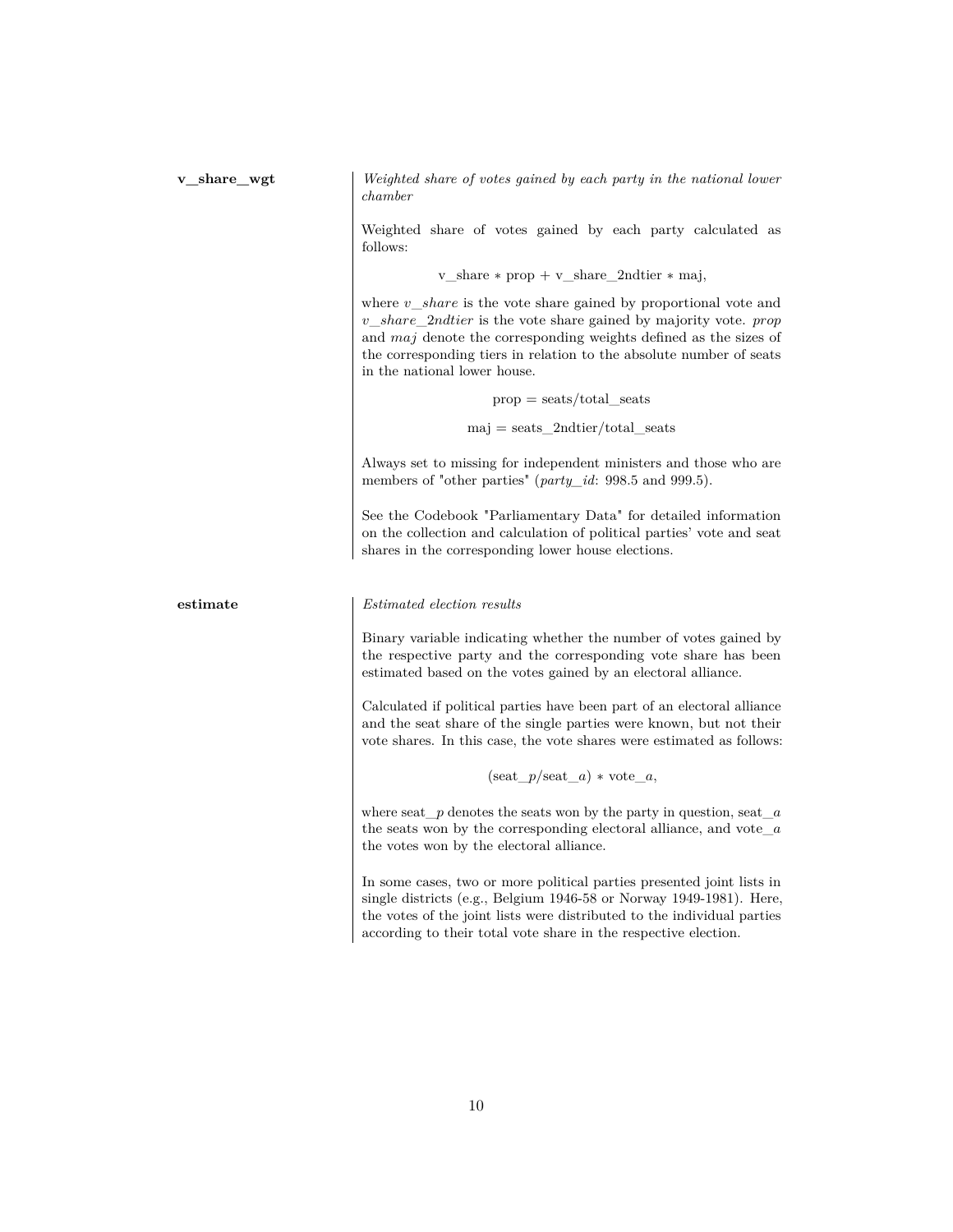<span id="page-10-0"></span>

| s share         | Share of seats gained by each party in the national lower chamber                                                                                                                                                                                                                                                                                                                                                                                                                |
|-----------------|----------------------------------------------------------------------------------------------------------------------------------------------------------------------------------------------------------------------------------------------------------------------------------------------------------------------------------------------------------------------------------------------------------------------------------------------------------------------------------|
|                 | Variable includes seats won in all tiers in the case of seg-<br>mented electoral systems. Always set to missing for independent<br>ministers and those who are members of "other parties" ( $party_id$ :<br>998.5 and 999.5).                                                                                                                                                                                                                                                    |
| share_remark    | Remark on missing vote and seat shares                                                                                                                                                                                                                                                                                                                                                                                                                                           |
|                 | Gives a brief explanation for missing vote and seat shares of<br>governing parties.<br>Reasons include memberships in electoral<br>alliances, combined lists, the founding of new parties or insufficient<br>information in the sources.                                                                                                                                                                                                                                         |
| gov_seat        | Total seat share of government parties                                                                                                                                                                                                                                                                                                                                                                                                                                           |
|                 | This variable is always set to missing for Expert or Caretaker Gov-<br>ernments ( $tog = EC$ ) and Presidential Cabinets ( $tog = Pres$ ).                                                                                                                                                                                                                                                                                                                                       |
| gov_seat_remark | Remark on gov_seat                                                                                                                                                                                                                                                                                                                                                                                                                                                               |
|                 | In some cases, <i>gov_seat</i> does not equal the sum of the seat shares of<br>the single governing parties. For example, the variable was adjusted<br>in the event of splits or mergers of existing government parties and<br>resulting changes in the distribution of seats. In addition, in a few<br>cases gov seat contradicts the documented type of government (tog)<br>because our sources do not provide sufficient information on the<br>composition of the government. |
|                 | The variable <i>gov_seat_remark</i> comments such special cases and the<br>corresponding adjustments.                                                                                                                                                                                                                                                                                                                                                                            |
| ngovparties     | Number of government parties                                                                                                                                                                                                                                                                                                                                                                                                                                                     |
|                 | This variable is always set to missing for Expert or Caretaker Gov-<br>ernments ( $tog = EC$ ) and Presidential Cabinets ( $tog = Pres$ ).                                                                                                                                                                                                                                                                                                                                       |
| region          | Region of country                                                                                                                                                                                                                                                                                                                                                                                                                                                                |
|                 | Regions as defined in the World Bank Development Indica-<br>tors.                                                                                                                                                                                                                                                                                                                                                                                                                |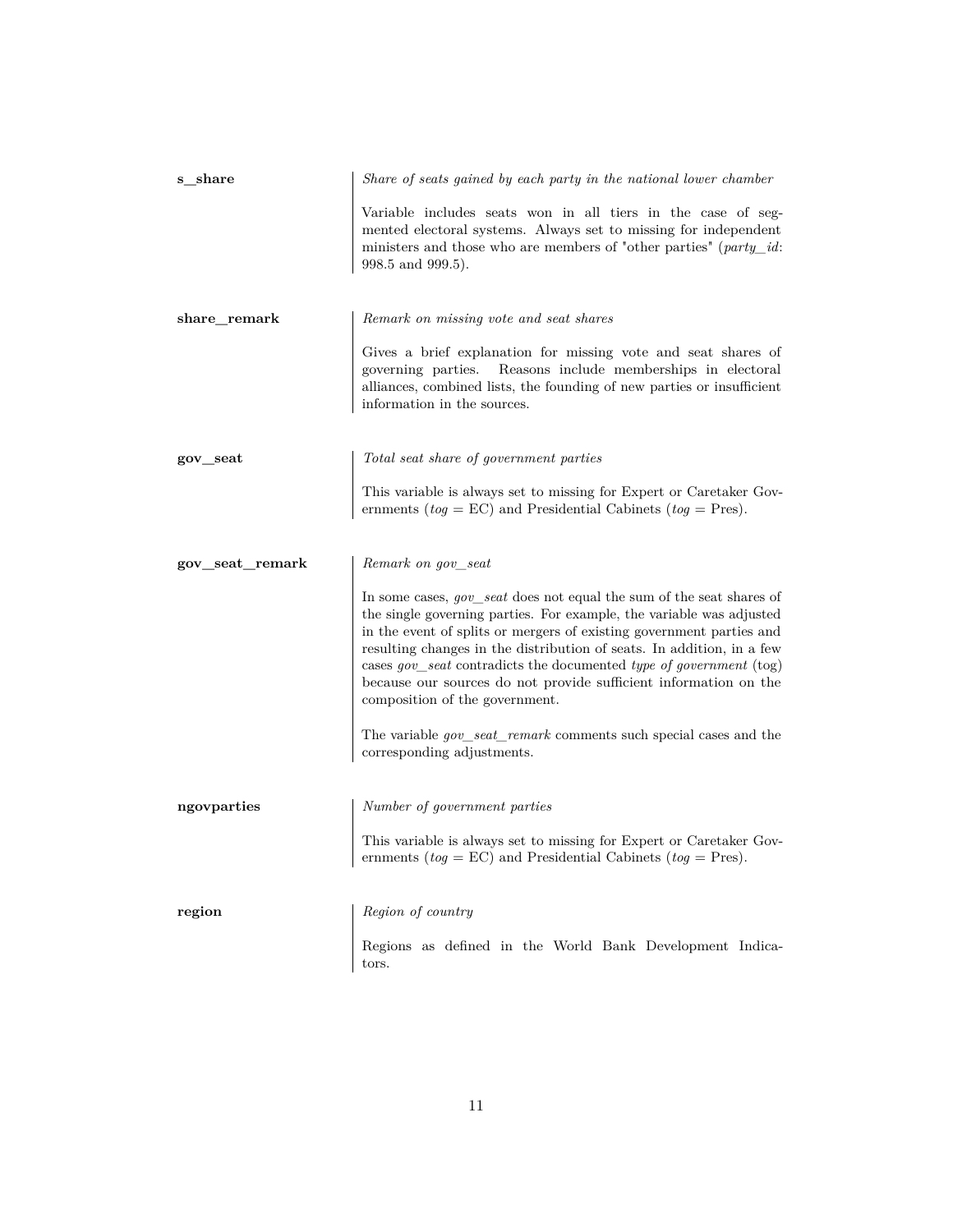<span id="page-11-0"></span>

| continent                  | Continent of country                                                |
|----------------------------|---------------------------------------------------------------------|
|                            | Continents as defined in the World Bank Development Indi-<br>cators |
| eu_member                  | Membership European Union                                           |
| ${\tt eu\_east}$           | East European member of the European Union                          |
| eu_since                   | Year of entry in European Union                                     |
| eu_exit                    | Year of withdrawal from the European Union                          |
| oecd                       | Membership OECD                                                     |
| $\mathrm{o}\mathrm{ecd}23$ | Membership OECD-23                                                  |
| oecd_since                 | Year of entry in OECD                                               |